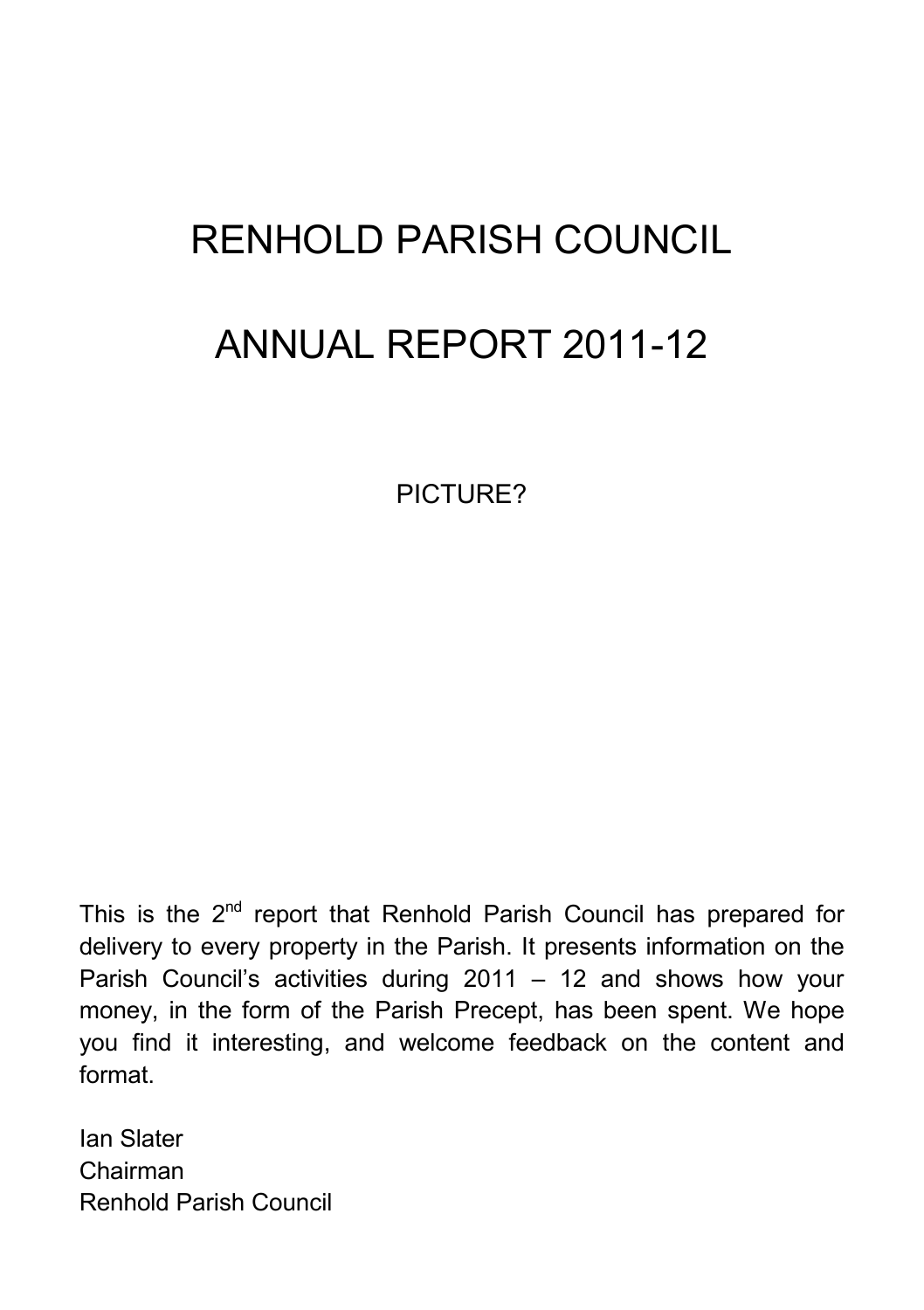## **THE PARISH COUNCIL**

The Parish Council comprises 9 Parish Councillors and the Clerk to the Parish Council. In theory the Councillors are elected every 4 years, 5 for the village ward and 2 each for the Cranbourne Gardens and Spires wards. The Clerk is a paid officer appointed by the Parish Council to keep the Parish Council's business in order.

2011-12 started with the election in May. 8 of the retiring Councillors stood for re-election, and as they were unopposed they were reappointed without an election. The remaining vacancy was filled when the 9<sup>th</sup> of the retiring Councillors was co-opted at the Parish Council's Annual Meeting. So, there was not an election, but for the administration of nomination forms and appointment of the Councillors the Parish Council was charged £216 by the Borough Council. If an election had been required, this cost could have been as much as £1,750. 2011-12 therefore started with the same Councillors as the previous year, and their details appear at the end of this report. The Clerk is an on-going appointment, and Renhold is lucky to have Mrs Lizzie Barnicoat as its Clerk; she continues to bring a modernising approach to the Council and has been instrumental in its significant progress during the year.

## **How We Work**

The Parish Council met 10 times during 2011-12. Meetings are held in the Village Hall and are open to all residents. Residents are invited to contribute to items on the agenda, and there's a specific Open Forum item on each agenda when residents can raise their concerns for the Council to consider. Our Borough Council Ward Councillors, Caroel Ellis and Stephen Moon, usually attend and bring us up-to-date on what the Borough Council is doing that impacts on the Parish.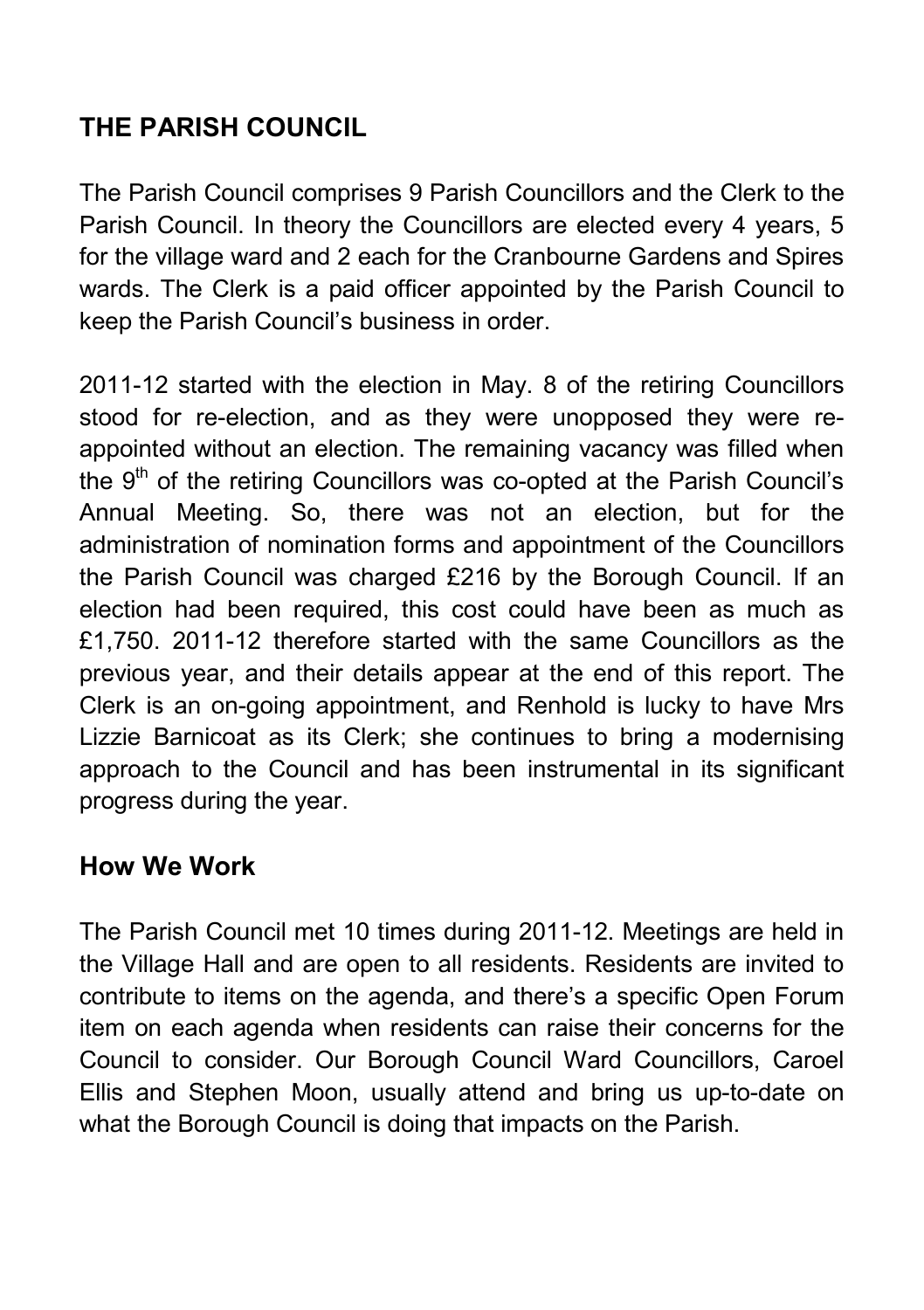To help to keep Parish Council meetings to reasonable length, committees are appointed, and their meetings are also open to residents. The Finance Committee met 4 times during 2011-12, and made recommendations to the Council in respect of matters such as the Parish Precept. The Quality Council Committee met twice, and the Employment and Highways Committees did not need to meet, Councillors met on 3 occasions as a Planning Committee to respond to planning applications between Council meetings, their decisions then being endorsed by the Council at its next meeting.

Parish Councillors attend many other meetings as representatives of the Parish Council. These are principally with the Borough Council's Town and Parish Network, the Borough Assembly, the Bedfordshire Association of Town and Parish Councils, the Joint Advisory Group with the Police, and with our MP. There are also workshops and training sessions, and visits to locations in the Parish, for example to the Lafarge Willington Quarry to understand how it is operating and how effects on Renhold are being addressed, and meetings with Officers from the Borough Council and the Police – for example on traffic issues.

In Renhold Parish Councillors are not paid for their work and Councillors have not claimed expenses either. The Clerk's salary is determined in relation to national pay scales.

## **A Quality Council**

Encouraged by the Clerk, a Committee put together a bid for the Parish Council to be recognised as a Quality Council. This is a nationally recognised standard, examined and awarded by the National Association of Local Councils. It takes into account how the Parish Council works, the documents it has in place, how it communicates with residents, whether Councillors are elected, and many other matters. The Parish Council submitted its application to be a Quality Council in August 2011, and it was announced at the Bedfordshire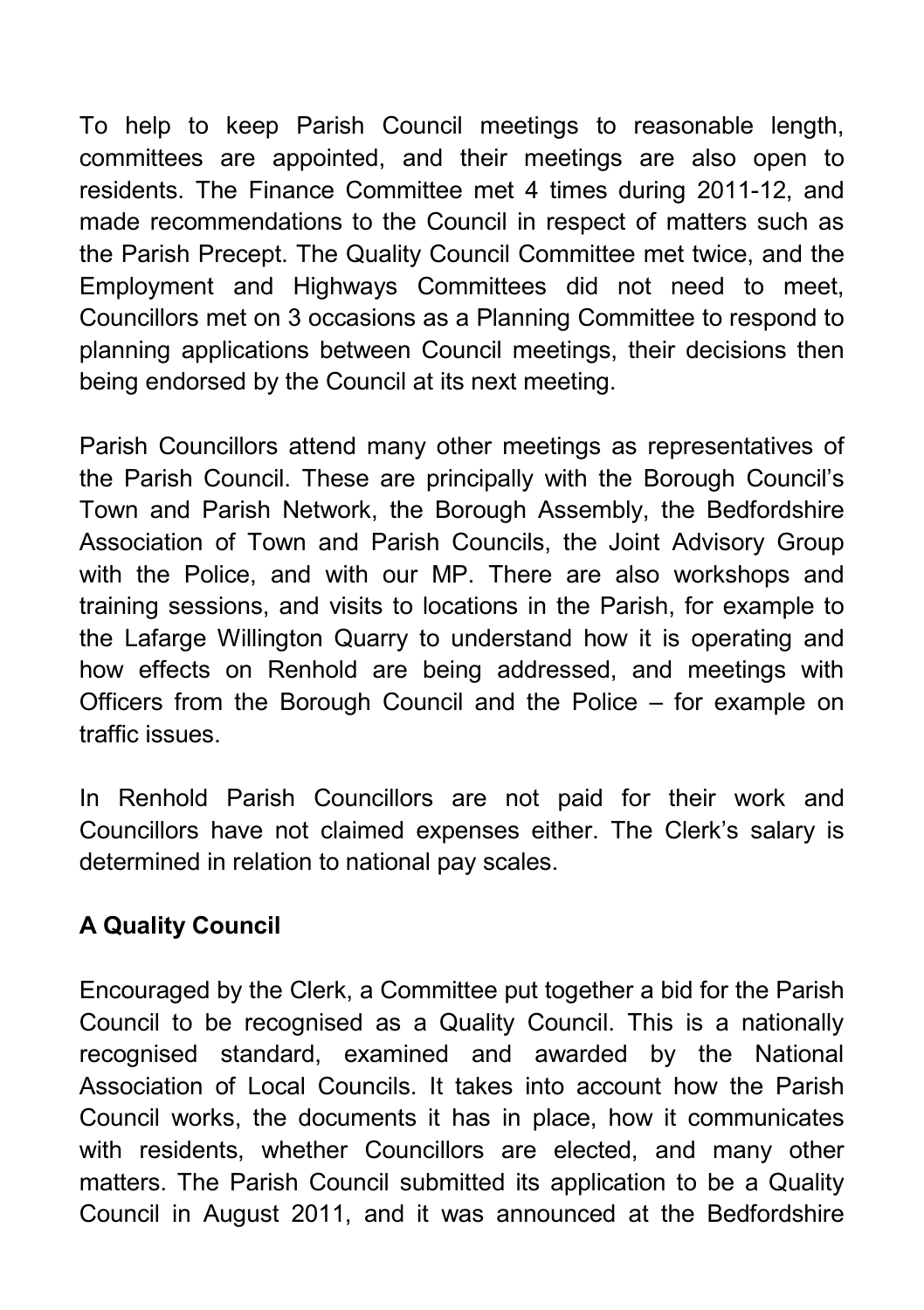Association of Town and Parish Councils AGM in October 2011 that Quality Status had been awarded. This is national recognition and owes much to the Clerk's work to put in place necessary processes and procedures, and the effort of the Parish Council over the last 3 years or so. Renhold is only the 17th Parish Council in Bedfordshire to achieve this award.

## **THE PARISH**

.

The Parish of Renhold encompasses the original village, essentially a collection of 'ends', and the 3 new estates off Norse Road. Renhold Brook forms the Parish boundary with Bedford. For the Parish Council the village and the new estates present different issues, as reflected in this report.

## **HIGHWAYS AND TRAFFIC**

Traffic issues, again, have dominated the Parish Council's agenda in 2011-12.

In the new estates the issues centre on on-going maintenance, including weed control, which in turn revolves around when roads, footways, open spaces and drains will be adopted and become the responsibility of the Borough Council. The Parish Council has supported local residents in endeavours to progress adoption and to provide maintenance by the house-builders in the meantime

In the village the issues relate essentially to the failure by the authorities to enforce measures already in place to address speeding, rat-running and overweight traffic, and the traffic issues associated with Renhold VC Lower School. A 7.5 tonne weight limit is supposed to protect Hookhams Lane from excessively heavy goods vehicles [HGVs]. The Traffic Regulation Order [TRO] is supposed to protect Church End to Water End from traffic using this route as a short-cut to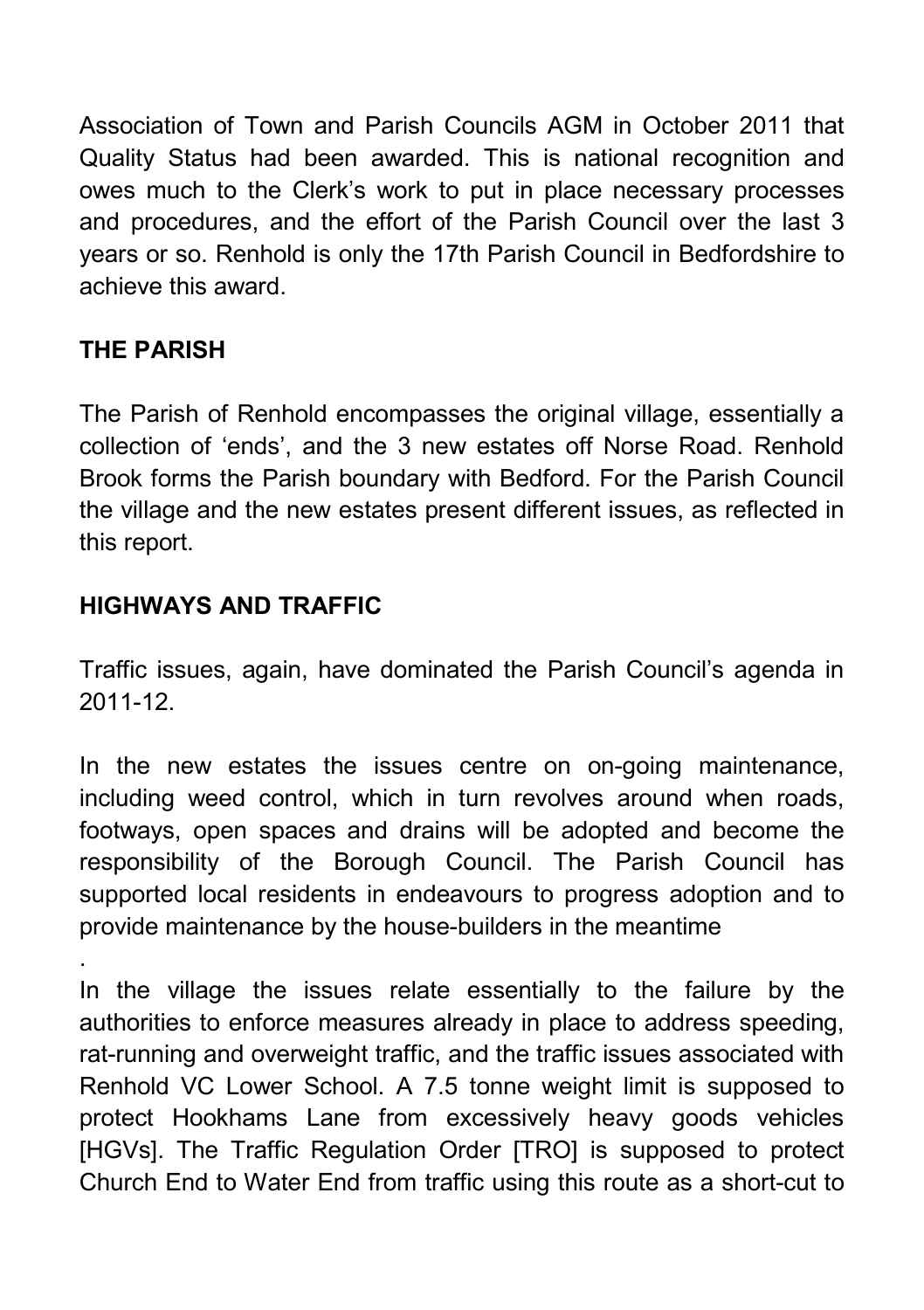the A421 bypass, and speed limits are supposed to protect the whole village from speeding traffic.

This report could dwell on the failure of the Borough Council and the Police to enforce these matters, and on the frustration at the slow progress to launch Community Speed Watch [CSW]. However, the Clerk, Councillors and local residents have worked tirelessly to achieve progress and there is light at the end of the tunnel, so let's concentrate on the positives. In 2010 residents used the Police Speed Indicating Device [SID] to 'catch' over 300 speeding drivers in sessions totalling 20 hours. The Police accepted that Renhold village had a problem, and [a] sent warning letters to these drivers and [b] started to use the camera van in the village. This continued through 2011. During 2011- 12 Borough Council officers identified the issues with HGVs in the area generally, and when advised by residents contacted the operators of HGVs using Hookhams Lane with warnings. These appear to have had some effect. In April 2012 number plate recognition cameras were used in the village for the first time; as a result drivers of HGVs using Hookhams Lane and drivers ignoring the TRO will all receive warning letters, and if caught again will receive fixed penalty tickets and points on their licences. The Borough Council and Police will follow this up with days of intensive action in Renhold village in May and July 2012, which is good news.

Progress on CSW has been deplorably slow, but now appears to be gaining pace, with the hope that soon residents will again be able to reinforce the speeding message by using the SID in the months ahead. Can you volunteer to help?

The issue with traffic at Renhold Lower School centres on the volume of parking at the start and finish of the school day. This affects the whole of Church End, causing traffic congestion and greatly increased risk of accidents, and causing annoyance to residents whose drives may be obstructed. Meetings have been held with the school, Parish and Borough Councillors and Borough Officers, and the reality is that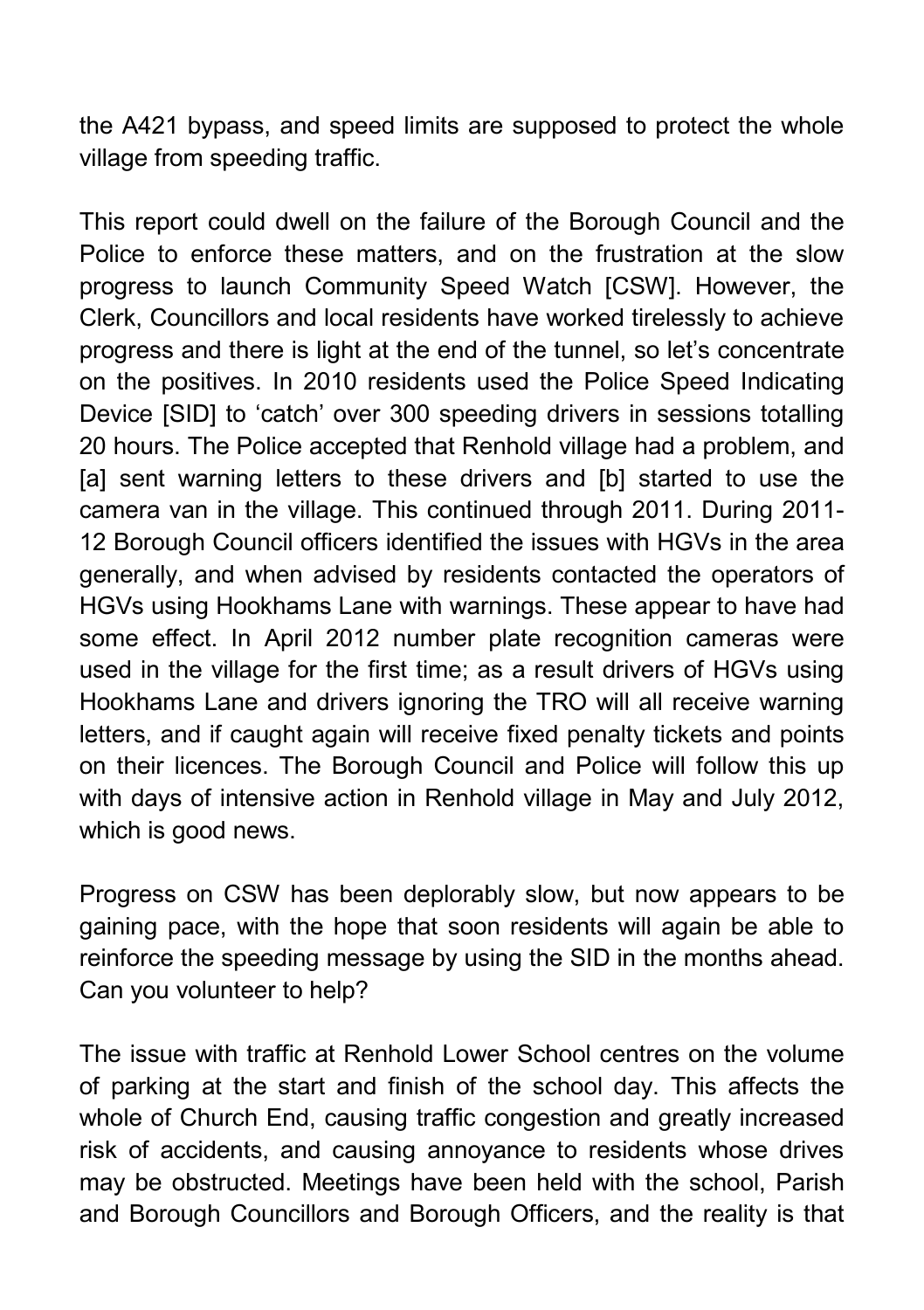there is no solution, not even partial. Walking buses, park-and-walk, even a car park have been considered, but all throw up issues we have been unable to resolve. The school is to have a 20mph speed limit, at an unspecified date, but this will merely slow traffic down and not restrict car parking.

The Parish Council has also requested reductions in the speed limit between the bypass and Green End and 'gates' at each entrance to the village, but there is no response from the Borough Council on these yet.

There are then the day-to-day issues of road and footpath repairs, and the Parish Council identifies the priorities each year for inclusion in the Borough Council's annual programme.

The Parish Council will continue to give all of these issues its full attention in 2012-13, but residents must understand that the Parish Council has no formal powers on highway matters and so cannot, itself, resolve them.

## **PLANNING**

The Parish Council is consulted by Bedford Borough Council on all planning applications in the parish and on all planning policy documents as they pass through their various stages. In 2011-12 the Parish Council commented on 26 planning applications, ranging in scale from the Lafarge quarries and the Aspire estate to small domestic extensions, garages and garden fences.

Our views are not always accepted by the Borough, but most are. A number of good developments have resulted, but special mention should be made of the replacement house at 33 Top End, which is especially successful.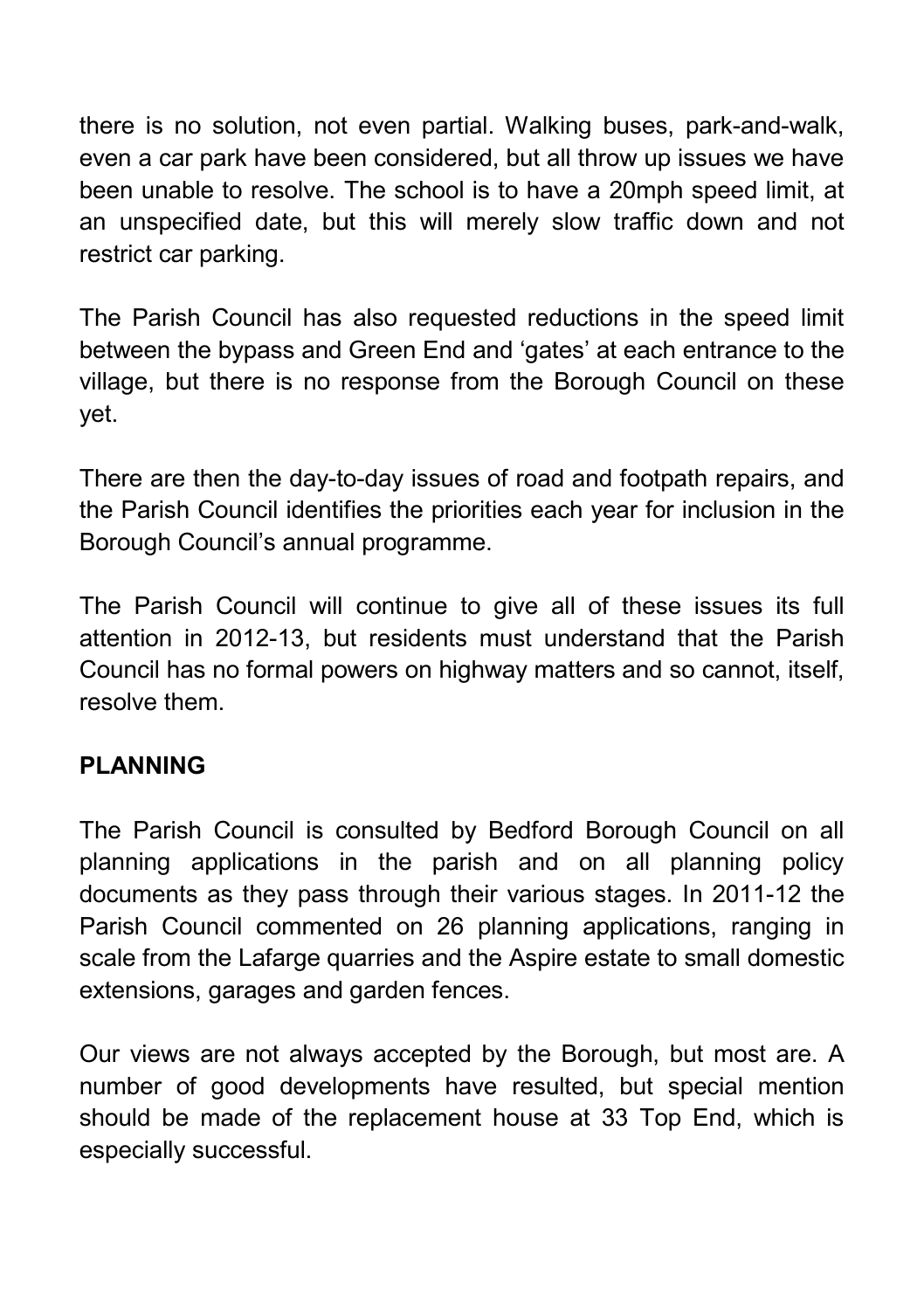#### **ENVIRONMENT**

Much of the work in relation to traffic and planning is principally directed to improving the Parish's environment. The Parish Council is responsible for cutting the grass verges, and in 2011 supported the planting of bulbs at the Ravensden Road / Wilden Road junction. Hopefully more can be planted in other locations in 2012-13. The Parish Council has supported occasional litter picks, but during 2011- 12 volunteers have been signed up by the Borough Council as Street Champions for most roads in the village, and they undertake regular litter picks that have greatly improved the village's environment. On a larger scale, the Parish Council has taken action to secure a clean-up of rubbish associated with the Aspire development.

#### **FINANCE**

The Parish Council is funded by the Parish Precept – you may have seen it referred to on your Council Tax bill. In 2011-12 this was set at £18,000, and this is split between the residential properties in the parish. As more houses are built off Norse Road, the amount required from each property is reduced. As a responsible council the Parish Council has regard to future events when setting the precept, and is also accumulating savings to address future requirements. We provide grants to a number of local organisations, such as the Village Magazine, the Sports Field and Good Neighbours. In 2011-12 the Parish Council's expenditure was within budget for all items, with a total underspend of £7,333, although an element of this was collected to be put into the reserves. For 2012-13 the Parish Precept has been reduced to £17,000.

## **OTHER MATTERS**

During 2011-12 the Parish Council approved a number of strategies and procedures that reflect the way it works, and has been particularly concerned at the restructuring of the Police, which has seen us lose